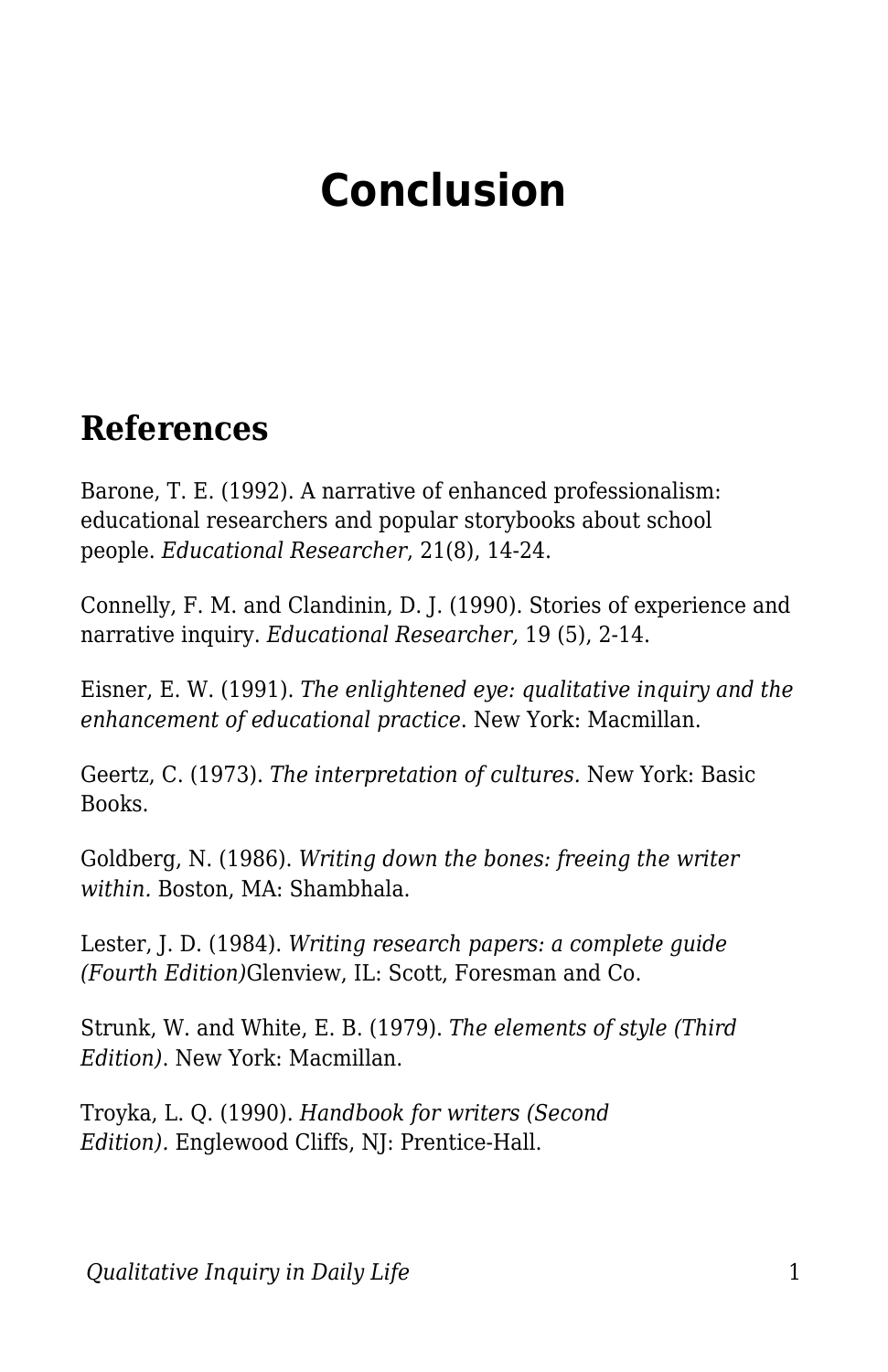Zinsser, W. (1988). *On writing well: an informal guide to writing nonfiction (Third Edition).* New York: Harper and Row.

## **Questions for Consideration**

- 1. What are the possible audiences educators-as-inquirers ought to share their learning with?
- 2. What are the different kinds of stories that you can imagine for sharing what you learn with each of the audiences mentioned in the previous question?
- 3. What are the various elements of a story?
- 4. Why are all the elements essential for a good story, no matter what the audience or the nature of the publication?
- 5. What are Spradley's six levels of writing?
- 6. Why are all six levels necessary in qualitative writing?
- 7. How should one decide upon the proportion of a report to dedicate to each of the six levels?
- 8. What are Spradley's suggested stages of report writing?
- 9. How do you plan to share your qualitative project?

## **Suggested Activities**

- 1. Decide who your audience will be. Might you have more than one? For example, you might consider both your professor and classmates, as well as readers of a professional journal or people attending a conference.
- 2. With this audience in mind, what format would best carry your content and be most appropriate for your audience? Are there rhetorical demands (expectations for certain modes of sharing) from your audience? What political concerns ought you to consider? If you decide to publish, in what journal? Study one to be sure you realize content and format constraints.
- 3. Informally formulate your ideas based on the inquiry you have done, create a draft, revise it, ask for peer response, edit, and